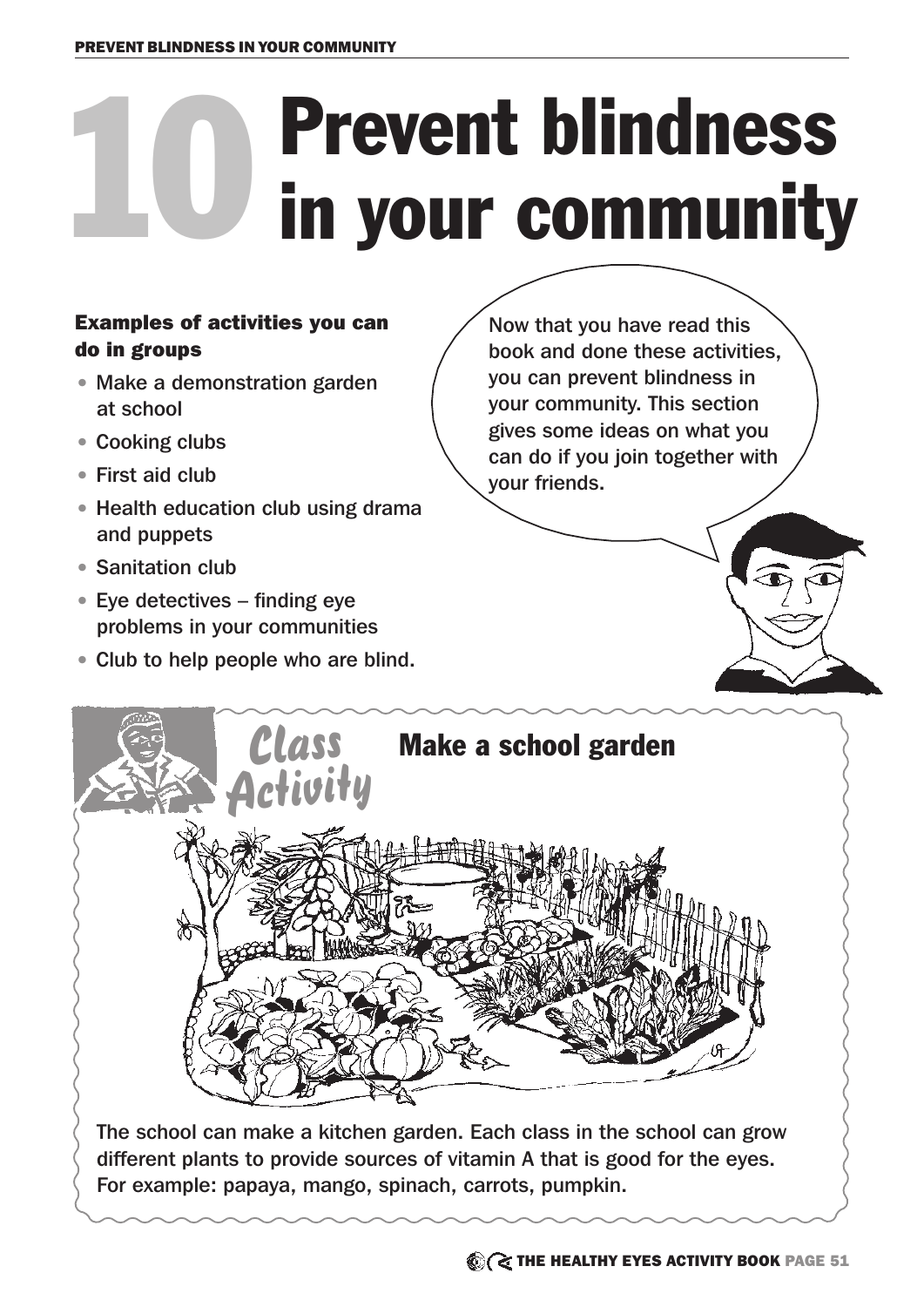



### How to grow vegetables where there is little space

*Even people who live in crowded cities can grow nutritious vegetables. Vegetables can be grown in containers on windowsills, verandas, balconies, doorsteps and rooftops. Can you think of any other places?* 

Containers for growing vegetables should:

- be large enough to support fully grown plants
- have adequate drainage (make sure to drill holes in the bottom and to add rough gravel or stones)
- never have contained products that are poisonous to plants or people.

Make a list of all the different types of containers that you could use to plant vegetables. For example:

- clay pots
- drums
- wooden barrels
- drain pipes.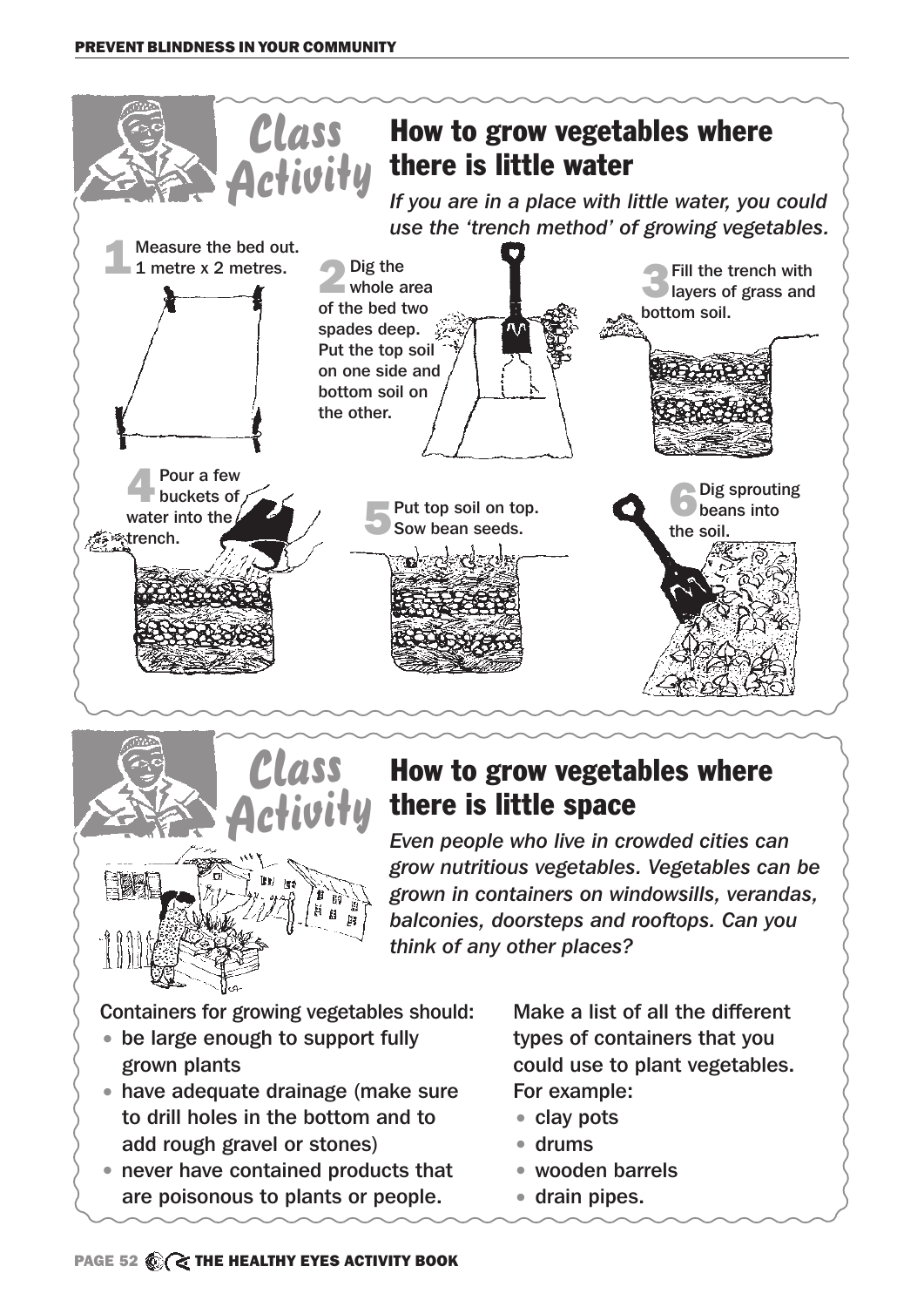

### Case study

*Hauma School in the Gwembe district of southern Zambia*

School children at Hauma school in Zambia designed a locally made water tank to ensure that everyone washes their hands. This tank is along the path to the toilets of the school. It is made of burnt bricks and plastered



with cement, and at the bottom of the tank is a tap. Each morning the children fetch water from the well and fill the tank so each child coming from the toilet is reminded to wash his or her hands.

This was made possible by the introduction of boreholes. In the year 2001, this school almost closed down because no teacher was willing to go there to teach because it was so remote. It happened to be in the area where a SAFE strategy for trachoma control was being implemented. Two boreholes were given to the school. This has transformed the school. Now the 6th grade is in session. This school, which almost closed, is now looking like an oasis in the desert with a fruit garden and shade-giving trees.